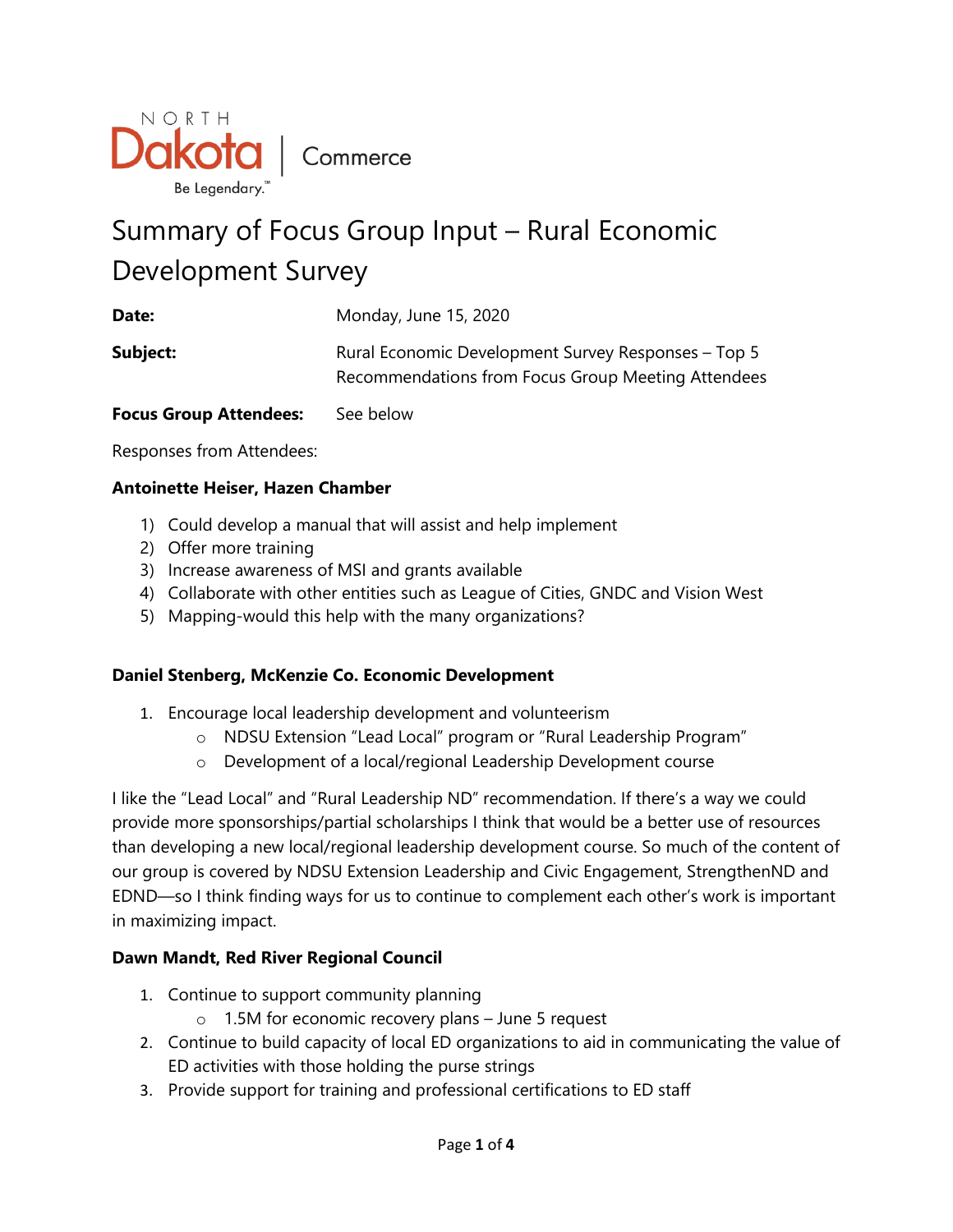#### **Janne Myrdal, Senator – District 10**

- 1. Build realistic capacity of ED orgs. to communicate with and educate on the value of ED activities.
- 2. Emphasize community planning with grant funding
- 3. Diversify ED funding and work alongside local government to identify stable sources of funding.
- 4. Identify and involve more local community and industry individuals with goal to form regional teams that could implement small community plans
- 5. Utilize regional opportunities to highlight ED

# **Megan Laudenschlager, StrengthenND**

- 1. Continue to support community planning with grant funding.
- 2. Partner with appropriate entities to build the capacity of ED organizations (organizational/admin capacity; ED-specific skills; Shawn's training manual suggestion).
- 3. Conduct ecosystem mapping and implement targeted networking opportunities (individual and regional ED champions; organizations at local, regional, statewide, and national levels that support ED - potentially include a directory in the training manual).
- 4. Invest in local leadership development (surface level through deeper systems development).
- 5. Identify, develop, and provide local, regional, and statewide ED value propositions for use by ED boards and staff for investment requests.

# **Teran Doerr, Bowman Co. Development Corporation**

- 1. Continue to build capacity of local ED organizations to aid in communicating the value of ED activities. Metrics showing the value of those communities who invested in it vs. those who didn't. Working with League of Cities/Association of Counties in getting the message to their members by engaging at their conferences/or directly to their membership.
- 2. I really like the ecosystem mapping. I think this could give everyone a great idea of what is out there and how we can partner and collaborate. It would also be a great communication tool.
- 3. Educating on the importance of planning as a tool/necessity for community growth and supporting it through funding. Encouraging uniqueness to the community while also looking at larger regional and state goals.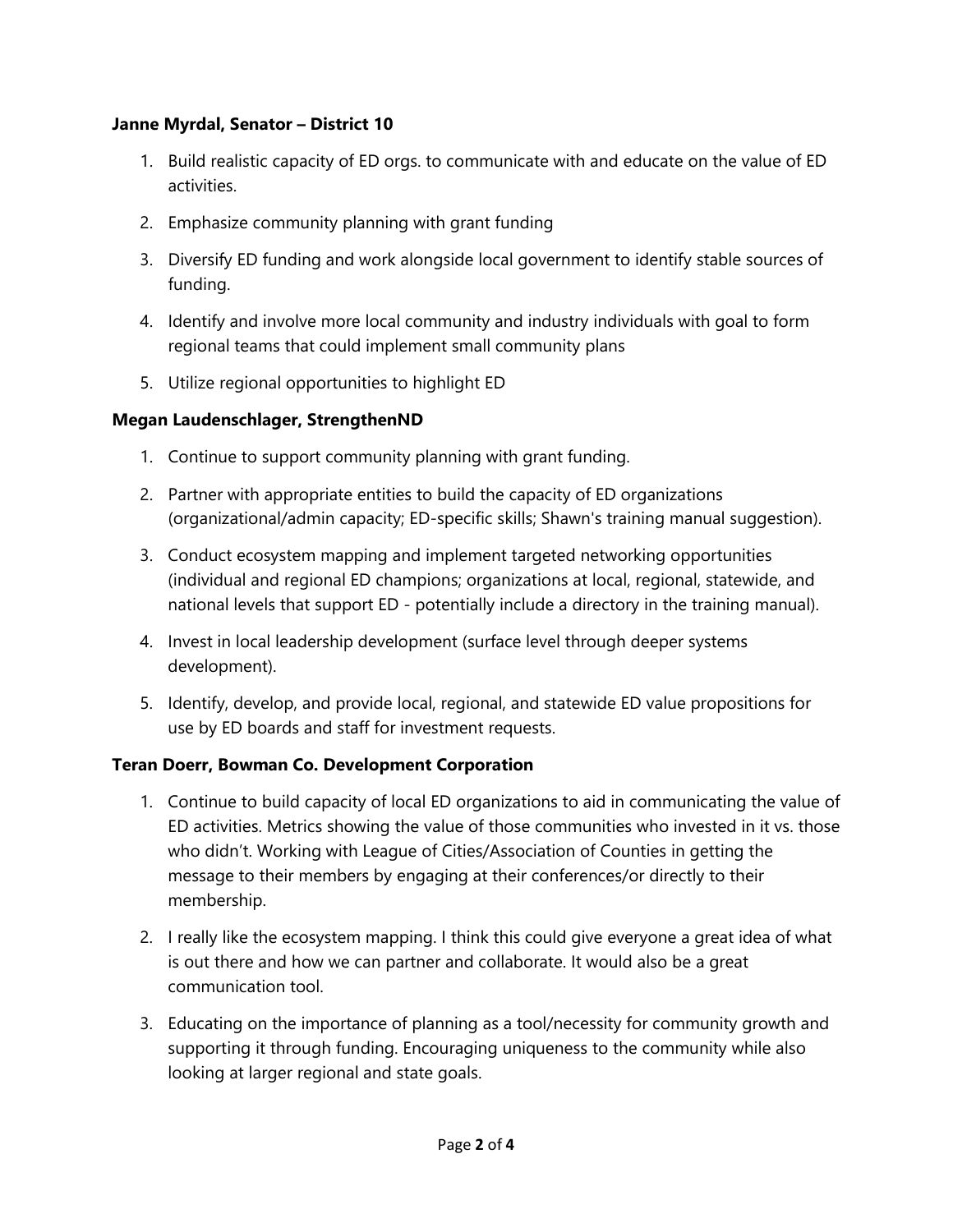- 4. A developer manual would be something really helpful to give to not only new developers but boards as well.
- 5. Help determine ways to diversify and create stability in ED funding.

### **Luke Anderson, Anderson Seed Farms**

- 1. Support ED Organizations and local government efforts to diversify ED Funding or identify a source of funding
- 2. Communicate the values of ED Activities
- 3. Continue to Promote Economic Development training in cooperation with partners
- 4. Identify needs of ED Professionals and continue economic development facing low cost access to training webinars
- 5. Communicating the value of ED activities

# **Gwen Crawford, City of Lisbon/Valley City**

- 1. Encourage identification of economic development "teams" which focus on regional or industry specific opportunities & challenges. (Careful thoughts on when working regionally, local doesn't get lost or left out)
- 2. Training Manual/Guide (Could this be regional along with statewide?)
- 3. Encourage local leadership development and volunteerism (Not necessarily create new since there are several already but find ways to show importance, encourage etc of importance of existing ones)
- 4. Continue to build capacity of local ED organizations to aid in communicating the value of ED activities
- 5. Sources of ED Funding and consistency/stability
- Jay Doan No Comments Received

Joyce Shining One Side – No Comments Received

Lindsey Lipp, Aldevron – No Comments Received

# **Summary of recommendations**

- 1. Continue to support *community conversations* that influence local leader's decisions, resulting in a *written plan, emphasizing community priorities* and supporting resource allocation
- 2. Help identify additional funding opportunities and ways to diversify and *stabilize rural development funding*.